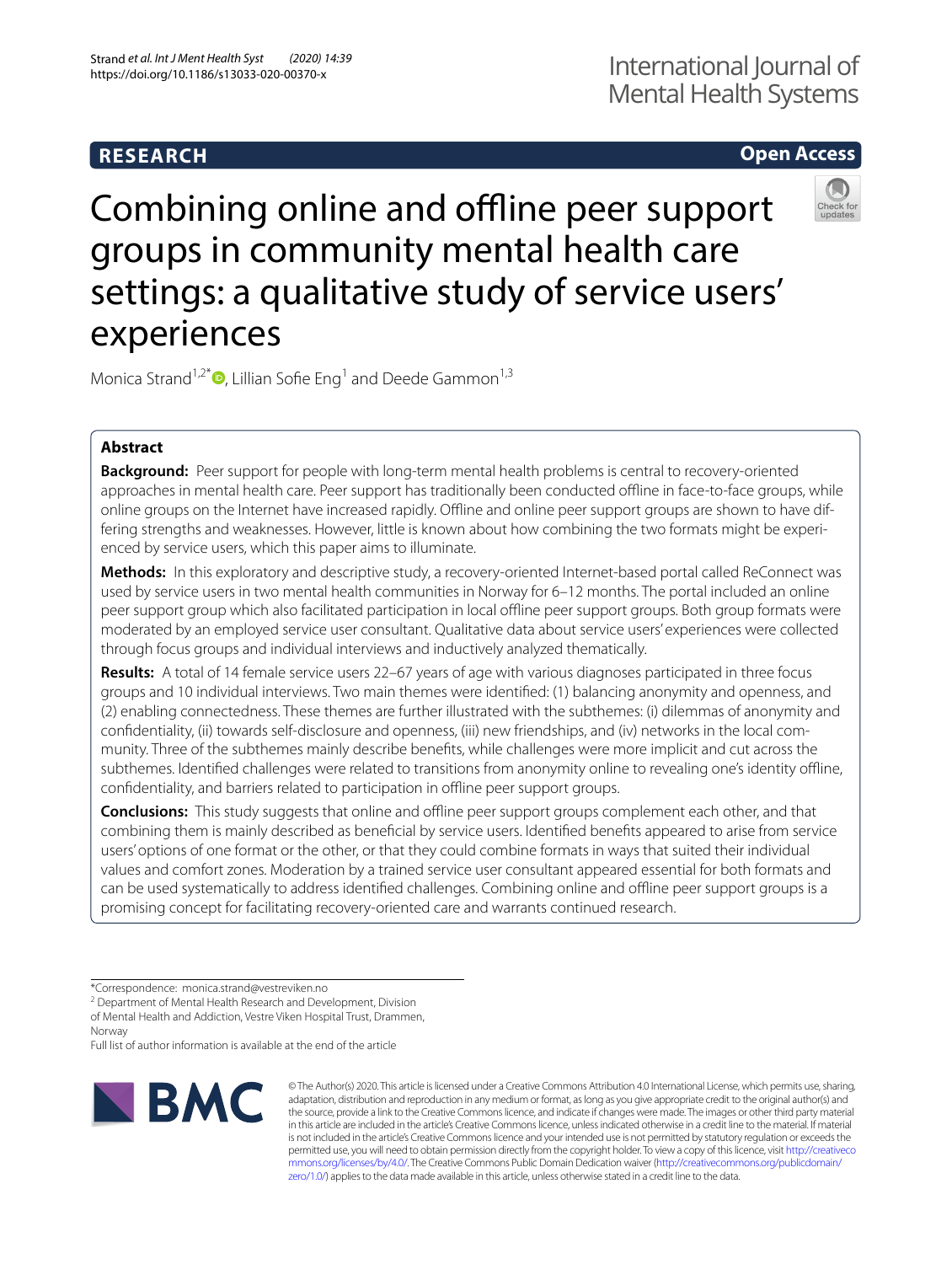**Keywords:** eHealth, Mental health, Recovery, e-Recovery, Peer support, Social support, Qualitative research, Participatory research

# **Background**

Peer support for people with long-term mental health problems has shown promise in facilitating personal recovery processes as well recovery-focused changes in services  $[1-7]$  $[1-7]$  $[1-7]$ . Peer support in mental health care, whether provided one-on-one or in groups, is defned as "a system of giving and receiving help founded on key principles of respect, shared responsibility, and mutual agreement on what is helpful" [[6\]](#page-10-2) and involves people with lived experiences of mental health problems supporting others in their recovery process [\[4](#page-10-3), [8\]](#page-10-4). An underlying premise for peer support, is that individuals facing a similar life event or health-related problems are in a unique position to understand one another in ways that one's professionals, friends and family may not [[9\]](#page-10-5). For recovery-oriented approaches to mental health, where peer support is an integral component, recovery has been defned as a personal process comprising of fve dimensions: connectedness to others and the community; hope and optimism about the future; identity building beyond being a patient and towards a positive sense of identity without stigma; meaning in life; and empowerment [\[10](#page-10-6)]. Peer support is identifed as a key resource in promoting hope and the belief that recovery is possible for persons with similar mental health problems [\[8](#page-10-4)]. It is also integral to the increased emphasis on the relational aspects of recovery  $[11-13]$  $[11-13]$ . Peer support groups are often moderated by peers or professionals, or a combination of both and can take diferent forms, for example, run independently in the community or as an adjunct to ongoing mental health care [\[14–](#page-10-9)[16\]](#page-10-10). In peer support groups the social exchanges of mutual support and experiential knowledge are believed to be central to therapeutic processes [[1,](#page-10-0) [17\]](#page-10-11), including the therapeutic efect of helping others [\[14](#page-10-9), [18\]](#page-10-12). However, the complexity of researching the diverse types and contexts of peer support, whether provided individually or in groups, has hampered eforts to amass conclusive evidence of its efectiveness [\[16](#page-10-10), [19](#page-10-13)]. Research nevertheless suggests that peer support can improve outcomes such as quality of life and hope [[4,](#page-10-3) [20](#page-10-14)], increase social network and wellness [\[21\]](#page-10-15), and reduce treatment costs and rates of re-hospitalization [\[17\]](#page-10-11).

While much of the literature on peer support is based on offline face-to-face settings, online peer support has evolved rapidly in recent years [\[22](#page-10-16), [23](#page-10-17)], also for mental health issues [\[24\]](#page-10-18) exemplifed through diferent types of interventions and target groups [\[25–](#page-10-19)[27\]](#page-10-20). An online support group or community is defned as "any virtual social space where people come together to get and give information or support, to learn, or to fnd company" [\[28](#page-10-21)]. Predictors of participation in online peer support are: (i) limited access to adequate support within traditional social network(s), (ii) living with health-related stigma, (iii) perceived similarity and credibility of support providers, (iv) and convenience and other features of computer-mediated communication [\[23\]](#page-10-17). Communication in online peer support groups is often conducted through e-mail, bulletin boards, or specifc software for live interaction with other group members (ibid.) with 24/7 accessibility regardless of location. Online peer support could be either public and open or closed and private [[14\]](#page-10-9). Several studies have found that people are more willing and feel more comfortable sharing sensitive information or asking sensitive questions on the Internet [\[29,](#page-10-22) [30](#page-10-23)].

Studies of online peer support groups fnd many positive aspects that resemble those of ofine peer support groups, including; social connectedness [\[31](#page-10-24)[–33](#page-10-25)], help cope with day-to-day challenges and stigma reduction [[33\]](#page-10-25), and facilitate insights into health care decisions [[32\]](#page-10-26), empowerment [[34\]](#page-11-0), and recovery processes [[33](#page-10-25), [35\]](#page-11-1). Additionally, online peer support groups have been found to provide emotional support, insights and experiences about living with mental health problems which are not typically available through traditional mental health care  $[36]$ . Online peer support groups that are moderated either by peers or professionals have been found to have higher levels of retention, engagement, acceptability, perceived social support and efficacy than for online peer support without moderators  $[37]$  $[37]$ . The anonymity ofered online is suggested to be important for an open and non-judgmental atmosphere [\[38](#page-11-4), [39](#page-11-5)]. Disinhibition and self-disclosure, which is often associated with online communication, is also evident in online peer support groups [\[40](#page-11-6)] which might be related to that some fnd it easier to express ones' 'true-self' online compared to offline  $[41]$  $[41]$ . This type of atmosphere has also been found to lower thresholds for participation for those concerned with stigma, or who experience from social anxiety [[36\]](#page-11-2).

Challenges related to online peer support groups have also been reported. While the social relationships that have evolved through online communities can migrate to the real world [\[38\]](#page-11-4), it is also suggested that online interactions might undermine exposure to real-life social exchanges and relationships which can be decisive for recovery processes and stigma reduction [[36\]](#page-11-2). Concerns about online peer support include risks for excessive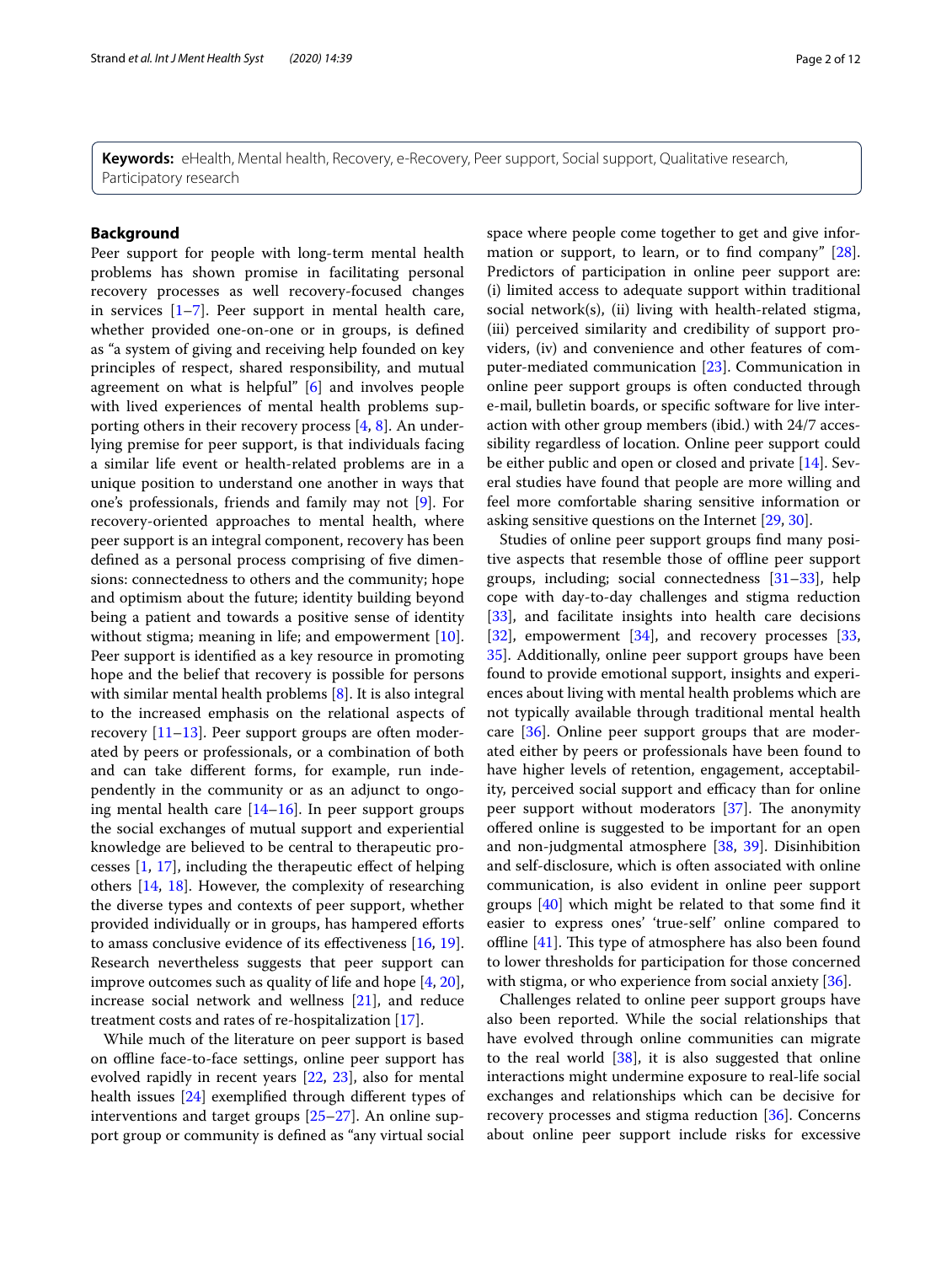use leading to a decrease in offline interactions  $[42, 43]$  $[42, 43]$  $[42, 43]$  $[42, 43]$  $[42, 43]$ and reported negative efects such as social avoidance and excessive dependency of online peer support [\[44](#page-11-10), [45\]](#page-11-11). It remains unclear whether feeling less alone, learning from peers, and gaining confdence from interacting with others online translate into tangible and meaningful improvements in recovery, employment, or mental and physical wellbeing in the real world [[46\]](#page-11-12).

Implementation of recovery-oriented practices in mental health is demonstrated to be challenging [[47](#page-11-13)[–50](#page-11-14)]. While offline peer support is established as integral to recovery-oriented practice, research into the role that online peer support might play in shaping recovery processes in mental health care is still in its formative stages [[51,](#page-11-15) [52\]](#page-11-16). Online and offline formats for peer support groups have qualities that are potentially complementary and research into the possible outcomes of interactions between the two formats has been called for [\[23](#page-10-17)]. In the current study we explored use of both formats when introducing ReConnect to two mental health communities in Norway. ReConnect is a recovery-oriented Internet-based intervention designed to support both personal recovery processes and collaboration with health providers for service users in mental health care, referred to as an e-recovery portal  $[51, 53]$  $[51, 53]$  $[51, 53]$  $[51, 53]$ . The portal provided service users online peer support, and was also used to organize monthly offline peer support in the local community. We sought insights into service users' experiences of combined peer support relative to their recovery processes by posing the following research question: With a particular focus on potential benefts and challenges, how do service users describe their experiences of combining online and offline peer support groups?

### **Methods**

### **The e‑recovery portal—ReConnect**

ReConnect consists of a secure messaging system between service users and health providers, an online peer support group (forum), and a toolbox with a set of resources that support service users in articulating and working with various aspects of their lives, such as setting goals and planning activities. Other resources include: a network map; a crisis plan; diferent exercises related to mindfulness, coping, and symptom management; a medication overview; information about user involvement, working relationships, personal recovery, and how to use ReConnect; and links to local activities and service users' organizations. ReConnect was self-managed by service users in that they had exclusive access to all content, while their health providers could remotely access parts of the content generated by service users. ReConnect was designed to support collaboration between service users and their health providers during or between consultations. The forum was asynchronous and all participants could initiate topic threads. Service users from two communities participated in the same forum. In addition, local offline peer support groups (ReConnect-cafés) where service users could meet faceto-face were held separately once a month in the participating communities. Both the ReConnect-cafés and the forum were moderated by an employed service user consultant with lived experience of mental health problems and with training in peer support.

Over a 6-month period, 29 service users participating in a mixed methods study about use of ReConnect wrote 524 forum posts and viewed them 1870 times [\[51\]](#page-11-15). Seventeen service users participated in a total of 12 ReConnect-cafés (range 3–9 participants per meeting), six per site, over a period of 8 months. All of the participants viewed forum posts, while 19 wrote at least one post.

#### **Study methodology and design**

This explorative and descriptive study with elements of participatory approaches [\[54](#page-11-18)–[57\]](#page-11-19) studied services users' experiences of use of ReConnect as an adjunct to ongoing mental health care. Participants used the portal for at least 6 months and at most 12 months. The service user consultant was in addition to moderator of the peer support groups also part of the research team as a coresearcher. She contributed to refnement of research questions and methods, coordinating input from a network of service users about our emerging fndings, and was actively involved in dissemination of fndings. She also introduced topics relevant for recovery processes in both formats of peer support. Study participants were invited to give feedback about the research process, e.g. about the interview guide, implementation of the portal and the study's fndings as they unfolded (further elaborated below). Conscientious of power imbalances in collaborations between service users and researchers [\[57](#page-11-19)], a number of steps were taken to foster confdence in the important role of the service users and for building rapport within the research team [\[58\]](#page-11-20). Data were generated in focus groups [\[59](#page-11-21), [60](#page-11-22)] and individual interviews [\[61](#page-11-23)]. The focus groups were held approximately 3 months into the study so that discussions among participants could also serve to stimulate use and their own recovery processes in the remainder of the study. The individual interviews were used to generate more personal and detailed information  $[62]$  $[62]$ , and were held after 6 to 8 months of study participation, when participants had more experience of using ReConnect (further detailed below).

## **Setting**

Norway has universal health care that is publically funded as part of the national budget through general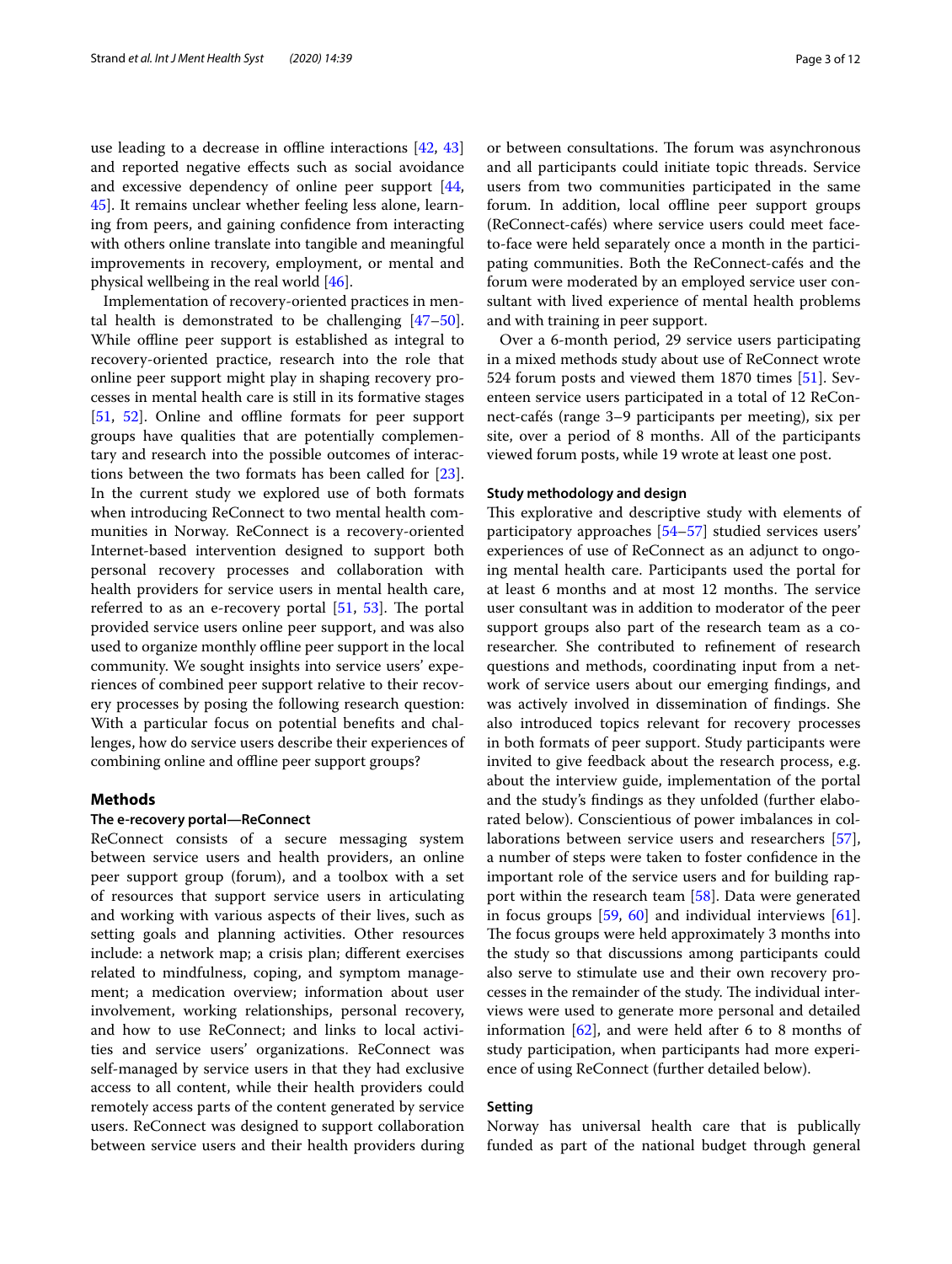and earmarked grants. The municipalities are responsible for providing primary health care and social services, while the Regional Health Authorities provide specialist services (e.g. acute wards, district psychiatric centers). As used in this paper, the word "participating communities" refers to care at primary and specialist care levels provided to residents of two municipalities in Norway: one small community in the north with about 5700 inhabitants within an area of 1493  $\text{km}^2$ , and one large community on the outskirts of the capital with about 59,000 inhabitants within an area of  $100 \text{ km}^2$ . These two communities were chosen to ensure breadth in size and location of communities in a Norwegian setting. Both communities expressed commitments to policies promoting eHealth, user involvement, and collaborative practices [[51\]](#page-11-15).

#### **Recruitment and participant inclusion**

Participants in the current study were recruited among 29 service users participating in a mixed methods study about the use of ReConnect among service users in mental health care including collaboration with their health providers [[51\]](#page-11-15). Inclusion criteria for service users in the mixed methods study were: over 18 years of age, had received mental health services for at least 6 months prior to inclusion, and had expectations of needing services at least 6 months forward, Internet access with a public key solution for secure electronic identifcation, and at least one of their health providers willing to participate in the study. For the current study, service users in the mixed methods study were invited by the research team and/or health providers to take part in focus groups and/or individual interviews about their experiences with the use of ReConnect. For the focus groups, all of the included service users were invited to participate. For the individual interviews, we intentionally sought participants who had experience of using ReConnect, defned as having logged on >15 times. In both the focus groups and individual interview we sought range of participants in terms of age, gender, mental health problems, and types of ongoing mental health care support.

#### **Focus groups and individual interviews**

The interview guide for the focus groups consisted of questions about ReConnect relative to working relationships and recovery processes (see Additional fle [1\)](#page-9-0), the latter of which is of relevance for the current study. In line with the explorative nature of the study, the questions were few and open-ended in order to stimulate group dialogue [[59,](#page-11-21) [60\]](#page-11-22) about the role that ReConnect, including online and offline peer support, might play in their recovery processes. Participants were given the opportunity to elaborate on subjects they considered relevant and important. Prompts that could encourage openness, and elicit examples and detail were used frequently. The focus groups were conducted by the frst author who is a trained registered nurse with clinical experience from the feld, and the second author who was the study's service user consultant, and who had frst-hand experience of mental health problems and recovery at both primary and specialist levels of mental health care. The focus groups lasted for approximately 90 min.

The individual interviews sought to elicit more indepth personal experiences relative to the same topics as in the focus groups, also based on semi-structured interview guides with open-ended questions (see Additional fle [2](#page-9-1)). Individual interviews were conducted by the frst author, with the exception of one individual interview conducted by the second author, and lasted approximately 60 min. All focus groups and individual interviews were conducted in Norwegian.

#### **Thematic analysis**

The focus groups and individual interviews were audiorecorded and transcribed verbatim. Data analysis was aided by NVivo software version 11. The data were analyzed by applying a six-phase thematic analysis for identifying, analyzing and reporting patterns within the data  $[63]$  $[63]$ . The main goal during the analysis was to inductively sort the material into overarching themes and subthemes across the entire data set, guided by the research question [[63\]](#page-11-25). The first author led the analysis process, involving the other authors in identifying, discussing and resolving potential diferences in coding and interpretive practices (e.g. detail, level of abstraction). This facilitated multiple perspectives in the process of interpreting the data. In the frst phase, the frst author familiarized herself with the data, noted initial ideas, and assigned and discussed preliminary descriptive codes. In the second phase, relevant extracts of the data (i.e. part or all of a sentence, or a small paragraph about one particular subject identifed in the data related to the research question) were systematically identifed and entered into NVivo nodes (codes) across the entire data set. The third phase consisted of collating related codes into preliminary themes and gathering all data relevant to each potential theme. In the fourth phase, the themes were reviewed and adjusted relative to overlaps or inconsistencies both to the coded extracts and the entire data set. With the goal of generating clear defnitions and names for each theme, the ffth phase refned the wording of each theme and the overall story of the analysis. Finally, in the sixth phase the authors produced the report by selecting vivid and compelling quotes to use in a fnal analysis relating back to the research question. These phases are described sequentially, but in practice, they were conducted as a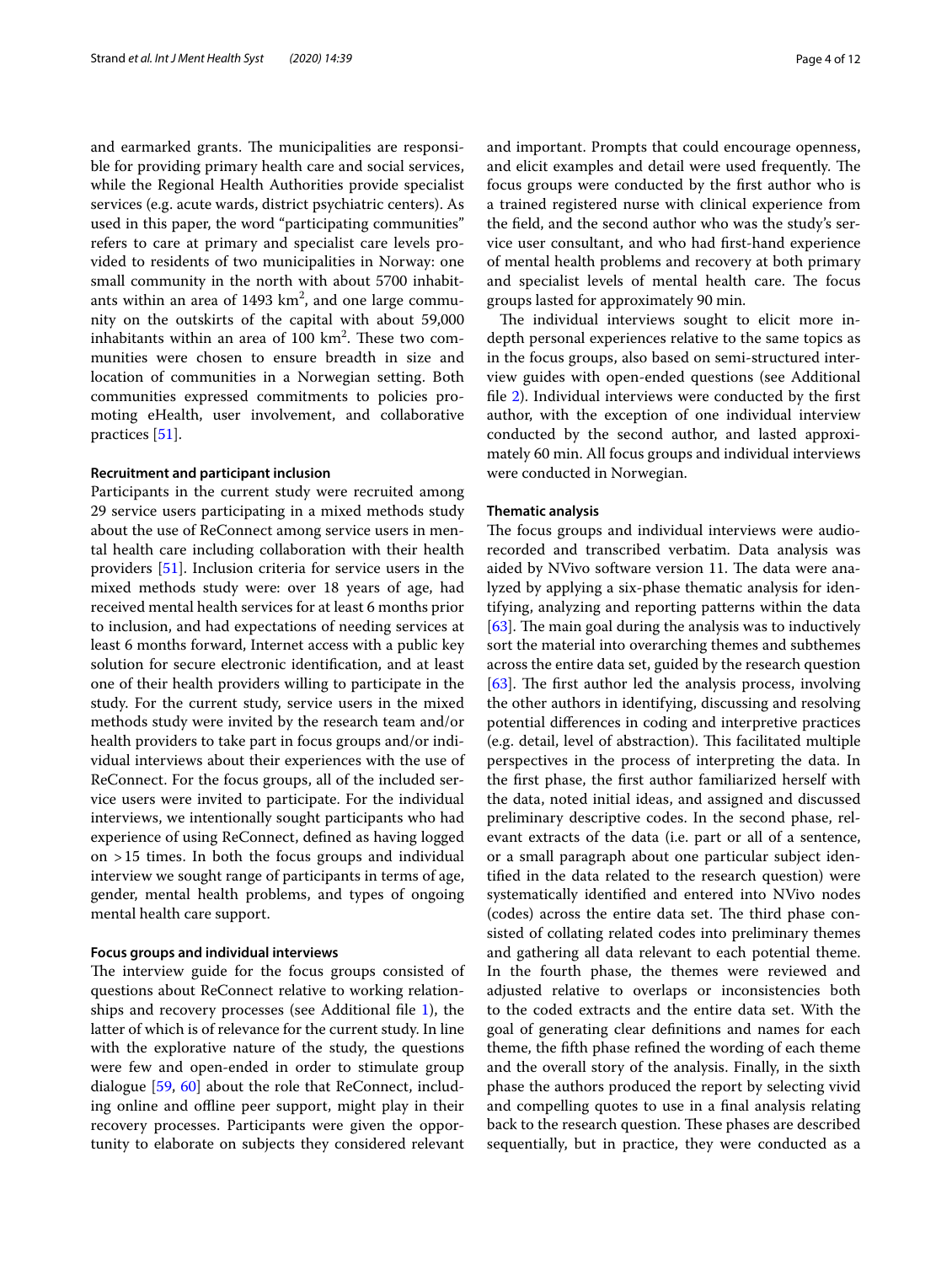recursive process [\[63](#page-11-25)], moving back and forth as needed. Thus, consistent with inductive qualitative analysis, the themes and sub-themes evolved continuously during the analysis [[62\]](#page-11-24).

After fnalizing the report, the third author, a native northern American who is fuent in Norwegian, translated the selected quotes to English. To assess the validity of translations, as well as to backtrack to the dataset when context was needed to ensure that the translation captured the quotes' meaning, the original quotes were kept alongside the translations [[64](#page-11-26)].

Applying elements of participatory approaches [[54–](#page-11-18) [56\]](#page-11-27), participants were invited to give feedback on tentative written and oral summaries of the data through secure messaging, in ReConnect-cafés, or in the individual interviews. The project also conducted a workshop with the aim of eliciting service users' reflections about the preliminary fndings of the focus groups interviews. This not only facilitated the participants' contribution to understanding and validating the data, but it also facilitated sharing ideas about how to use ReConnect relative to their recovery process in the remaining participation period. Because of this process, experiences on how ReConnect facilitated friendship among the participants was underlined, inspiring the researchers to highlight this as an independent theme.

#### <span id="page-4-0"></span>**Ethics**

The study was approved by the Regional Committees for Medical and Health Research Ethics in Norway and the Privacy Protection Committees at the participating sites. Participants signed an online consent form with information about the study which was repeated verbally at the time of the focus groups and individual interviews. Participants consented to use ReConnect exclusively for non-emergency purposes, and to use ordinary channels for acute needs. Participants were given information about security procedures and recommendations for ensuring privacy including how to safeguard anonymity and confdentiality in the forum. Additionally, the participants were registered under a self-selected pseudonym to preserve anonymity. Also, the participants were asked to safeguard confdentiality about information gained at focus groups and in the forum as well as in the ReConnect-cafés. Participants were regularly reminded of the actions they needed to take if they wanted to remain anonymous (i.e. refrain from sharing detailed personal information about oneself in one setting which could lead other participants to discovering one's identity in another setting).

Additional efforts were made to foster trust and safety among participants, largely by following ethical guidelines for recovery-oriented approaches in mental health care [\[65](#page-11-28)]. For example, whether the participants met either online or offline, the research team focused on experiences related to personal recovery topics such as connectedness and empowerment [[10](#page-10-6)] as they related to their uses of ReConnect. When participants themselves raised sensitive issues, whether they were relevant to the research or not, they were heard and acknowledged while at the same time eforts were made to fnd positive perspectives on what was shared. Regardless of the content expressed by a participant in the forum or in the ReConnect-cafés, the service user consultant found something honest and positive to acknowledge (e.g. I think you are brave to be dealing with this; I admire how you can write so simply about something so difficult; I love your sense of humor). Never once was there a need to censor the forum.

# **Results**

# **The participants**

A total of 14 female service users from both primary and specialist levels of mental health care participated in 3 focus groups and 10 individual interviews. Eleven service users participated in the focus groups (range 2–6 participants), while 10 servicer users participated in the individual interviews. Seven of the service users participated in both focus groups and individual interviews, while seven service users participated either in the focus groups or in the individual interviews.

The service users were females from 22 to 67 years of age, and reported various mental health diagnoses (see Table [1](#page-5-0)).

The thematic analysis generated two main themes that described experiences of combined peer support groups: (1) balancing anonymity and openness; (2) enabling connectedness. The themes and their four subthemes are presented below.

#### **Balancing anonymity and openness**

The combined access to peer support groups online and ofine gave rise to the frst main theme which highlights participants' descriptions of transitioning between diferent levels of anonymity and degrees of self-disclosure.

#### *Dilemmas of anonymity and confdentiality*

Both the positive and negative aspects of online anonymity in the forum were described by participants as having implications for their face-to-face interactions in the ReConnect-cafés. They reported gradual transitions between diferent degrees of anonymity in the two formats: from total anonymity online, to revealing online one's local community, to meeting face-to-face, to making one's online identity known to peers face-to-face.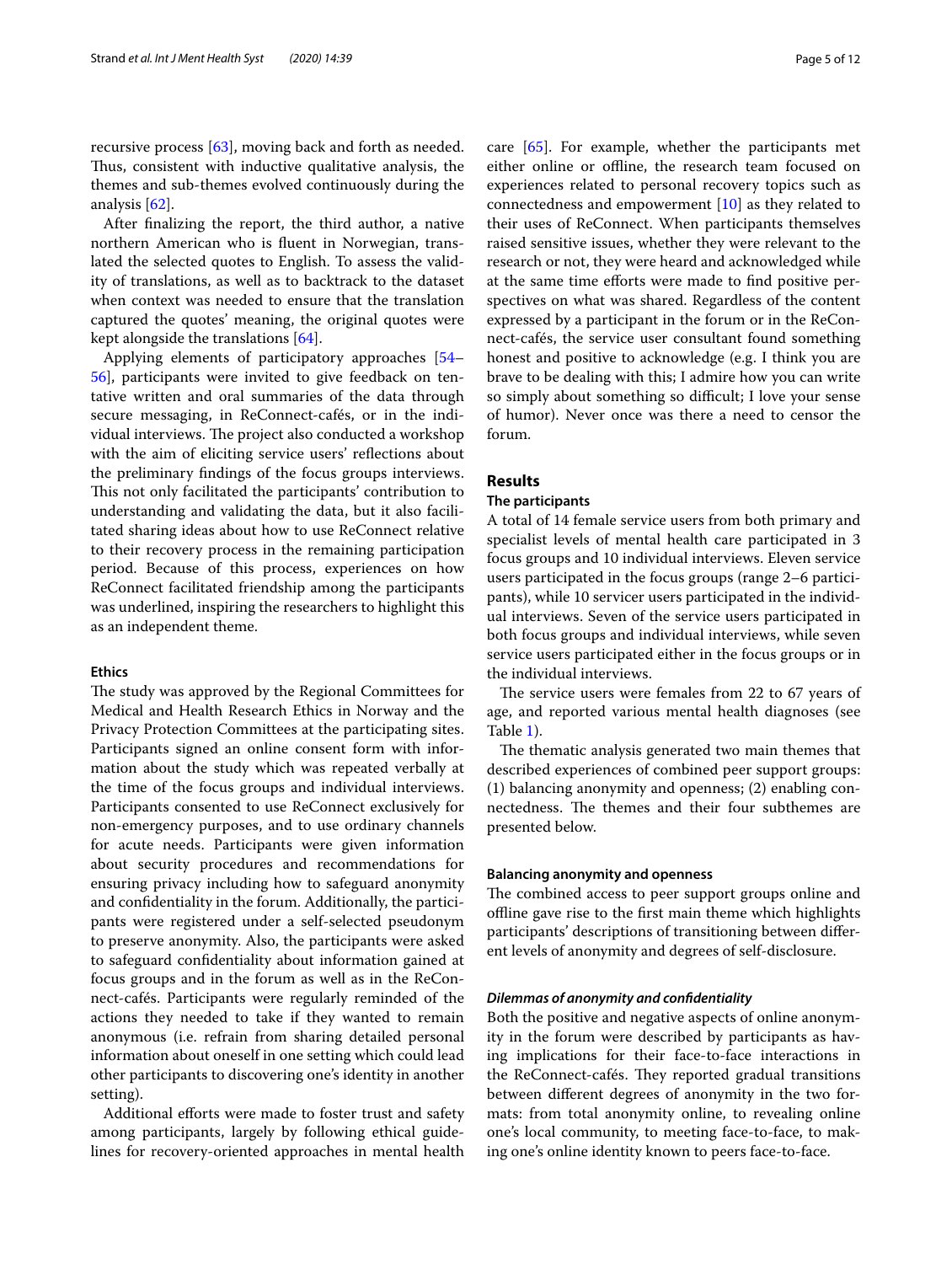<span id="page-5-0"></span>**Table 1 Characteristics of participants in the focus groups and individual interviews**

|                                      | <b>Focus</b><br>groups<br>$(N = 11)$ |             | <b>Individual</b><br>interviews<br>$(N = 10)$ |             |
|--------------------------------------|--------------------------------------|-------------|-----------------------------------------------|-------------|
|                                      | n                                    | (%)         | n                                             | (%)         |
| Characteristics                      |                                      |             |                                               |             |
| Age (years), median (range)          | 45                                   | $(22 - 63)$ | 47                                            | $(24 - 67)$ |
| Gender                               |                                      |             |                                               |             |
| Female                               | 11                                   | (100)       | 10                                            | (100)       |
| Male                                 | 0                                    | (0)         | 0                                             | (0)         |
| Site                                 |                                      |             |                                               |             |
| Large community (59,000 inhabitants) | 6                                    | (55)        | 6                                             | (60)        |
| Small community (5700 inhabitants)   | 5                                    | (45)        | 4                                             | (40)        |
| Primary care level                   | 5                                    | (45)        | 6                                             | (60)        |
| Specialist care level                | $\overline{4}$                       | (37)        | 3                                             | (30)        |
| <b>Both levels</b>                   | $\overline{2}$                       | (18)        | 1                                             | (10)        |
| Diagnosis                            |                                      |             |                                               |             |
| Depression                           | 6                                    | (55)        | 7                                             | (70)        |
| Bipolar disorder                     | $\overline{2}$                       | (18)        |                                               |             |
| Generalized anxiety                  | 2                                    | (18)        | 1                                             | (10)        |
| Posttraumatic stress disorder        | $\overline{2}$                       | (18)        | 3                                             | (30)        |
| Schizophrenia                        | 1                                    | (9)         | 1                                             | (10)        |
| Schizoaffective disorder             | 1                                    | (9)         | 1                                             | (10)        |
| Phobic anxiety                       | 1                                    | (9)         | 1                                             | (10)        |
| Panic anxiety                        | 1                                    | (9)         | 3                                             | (30)        |
| Drug addiction                       |                                      |             | 1                                             | (10)        |
| Mania                                |                                      |             | 1                                             | (10)        |
| Others                               | $\overline{2}$                       | (18)        | 3(30)                                         |             |
| Number of diagnoses, median (range)  | 1                                    | $(1-5)$     |                                               | $1(1-7)$    |

For some, anonymity in the online forum made it easier to share sensitive and personal issues in difficult times. In response to the interviewer's question about the high activity observed in the forum, one responded thus:

*It has to do with the anonymity* […]*. It's often easier to get things across when you're sitting and writing compared to when you're sitting and talking, and you know it's safe. No one other than us [forum participants] that can see it. It's really nice* […]*. And you know that if you meet one of the girls at the mall, then they don't know it's you.* [Individual interview]

For others, anonymous communication was also described as difficult and impersonal, representing a barrier to openness and sharing in the online forum. One participant described:

*I feel like I'm sitting and talking to … I don't know*  who. You sort of talk out into the air. Then the *response comes from the air. You don't know who* 

# *they are. If feels so unbelievably impersonal.* [Focus group]

The participants' widely varying experiences of anonymity appeared to be refected in shared dilemmas about how to maintain the benefts, while minimizing the challenges of combining the formats. Concerns with maintaining confdentiality, a concern also emphasized by the research team, seemed to complicate paths towards resolving the dilemmas, especially when participants had become acquainted through the ReConnect-cafés. Handling confdentiality gave cause concern for some, especially when participants had become acquainted through the ReConnect-cafés. Concern about protecting each other's identity led some to avoid revealing things in the forum that they had learned from face-to-face-meetings so as not to compromise anonymity online. Not knowing each other's identity made online communication feel unimportant or superfuous. On the other hand, knowing each other's identity could also represent a barrier for sharing delicate issues online e.g. about difficult group dynamics experienced at ReConnect-cafés. Also, sharing seemingly innocent information online (e.g. today's weather) gave cause for concern that identifying information could be pieced together when meeting face-to-face. Moreover, not knowing each other's forum identities made it reportedly awkward to initiate conversations about topics discussed online when meeting face-to-face. As a way of resolving these challenges, being able to share their identities without compromising others' identities were advocated. Another suggestion was to ofer closed threads for those who had revealed their identities. Underlining these discussions was an expressed acknowledgement of difering needs and preferences, and the diffculties in fnding a single solution that would be ideal for everyone. Having diferent options that allowed each to explore one's own needs and preferences, and adapt one's use over time, emerged as something participants valued.

# *Towards self‑disclosure and openness*

Participants described difering degrees of self-disclosure and that openness about their own situation evolved during the study period, partly due to inspiration from peers, as well as discovering their own preferences. The service user consultant's role of providing honest and positive responses (see ["Ethics](#page-4-0)") was refected in participants' descriptions of the groups as safe and supportive, and thus also an arena where one could be open.

Openness was initiated by online interactions that were followed up in face-to-face café encounters. Feelings of shame and abnormality were reportedly eased when reading about others with similar experiences, thus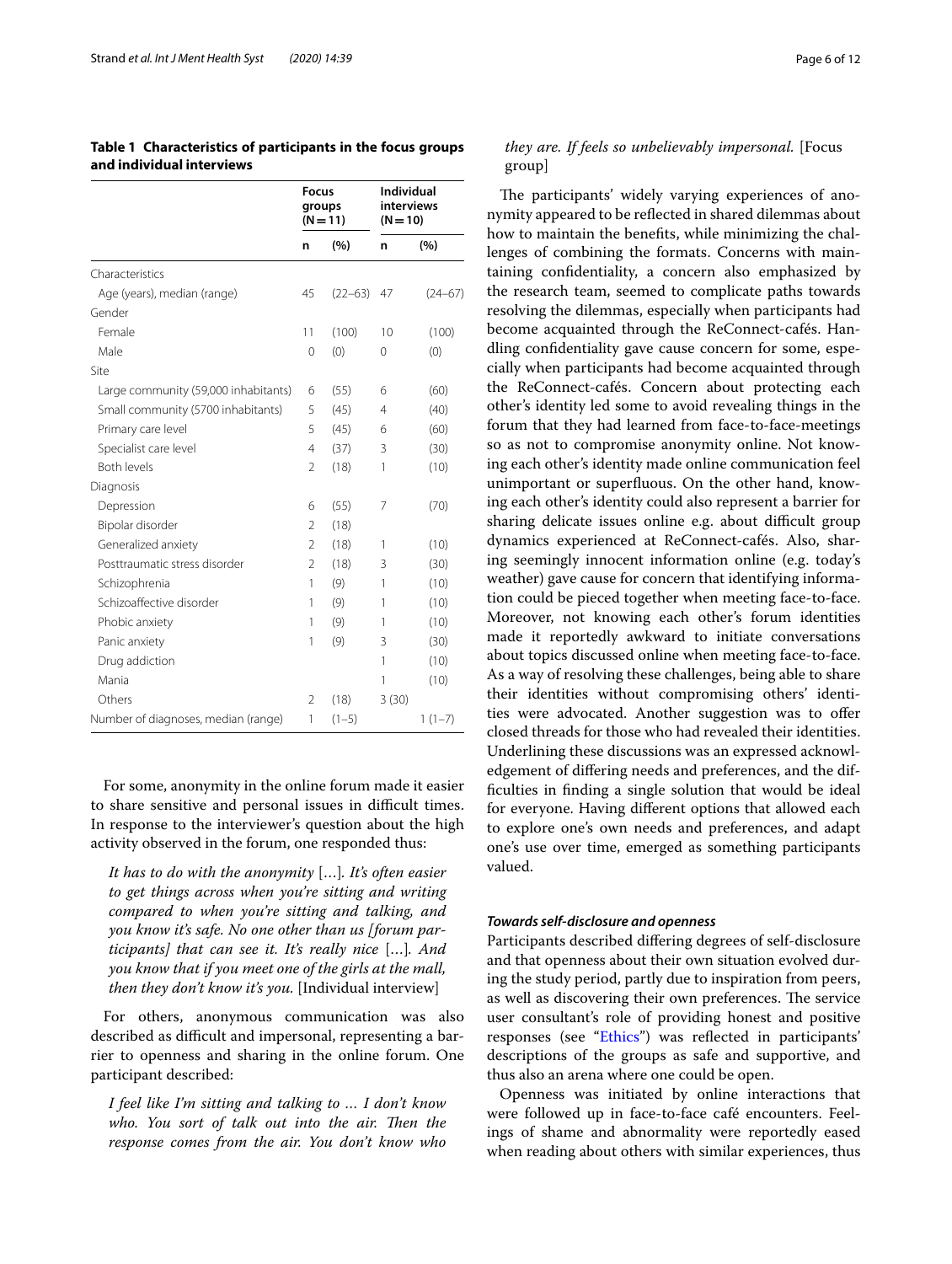facilitating greater self-disclosure and openness online but also offline. One of the participants elaborated:

*Those who have come in* [to the online forum] *see that they get support through what others write, and maybe they feel like … "Hey, I'm not the only one with problems." And dare to write more about*  themselves. Not so afraid of being identified. They *see that it's not something to be ashamed of. Tat it's not something to be silent about. …And I think it is wonderful.* [Individual interview]

Shared stories from participants inspired others to share personal issues in both formats. However, several noted that building the capacity and sense of security required for sharing could take time. Being open about personal issues in the ReConnect-cafés was said to be difficult, but since their need for personal sharing and support was met online, it was not considered a problem. One said:

*Everyone who's there* [in the online forum] *understands that all of us struggle with a lot of stuf. And we understand that it can be difcult to talk about it. When we meet at a regular ReConnect*-*café, it's not like we talk about that kind of thing. But when we have the forum to chat in, then we can come a little closer to the core.* [Individual interview]

Another reported that the experience of trust among the participants allowed more openness regardless of format:

*It [access to combined online and ofine peer support] has led to me getting many good friends… It means that I can be open when I meet them* [at ReConnect-cafés]. *I feel like I have people I can trust. People I can talk with, also when I meet them other places. And in a totally diferent way than before.* [Individual interview]

Overall, participants appreciated having the opportunity to share sensitive and personal issues, both in the forum and in the ReConnect-cafés. They described hopes of maintaining the quality of self-disclosure and openness in their future relationships. One of the participants elaborated:

*.*

*We've agreed that after the project ends, outside of ReConnect, that we can still meet and share. Not just pleasantries, but we can also share when we aren't doing so well. At the same time, we agree that if you don't have a good day, it's OK to say that today isn't a good day to meet. We've talked a lot about that. Then we can also have days when we need to be able* 

*to share troubles, and that the others can say supportive things… You can fsh a bit… "Are you OK today?" And then the other can say: "No, I didn't sleep well last night"… and then we can talk a little about that.* [Individual interview]

# **Enabling connectedness**

The second main theme encompasses participants' descriptions of how combining online and ofine peer support groups facilitated connections with one another and the local community, but also posed some challenges.

#### *New friendships*

The friendships that evolved through online and offline peer support was described by participants in both communities as one of the most important benefts of participation in the study—"*it meant the world to me* […] *probably the best help I could get*", one said. Several expanded their networks, and for one who had recently moved to the community, ReConnect enabled making her frst friends there. Participants described that the friendships developed through ReConnect were unique due to common experiences of having mental health problems. They characterized these friendships with words such as recognition, understanding, fellowship and joy, and that they were qualitatively diferent from other relationships. One participant described her friendships through ReConnect with these words:

*I do have friends outside* [of ReConnect], *but it's good that ReConnect is there. Because there I have people who understand me and what I struggle with. People who understand how it is if I relapse… It's not certain that those (other) friends of mine understand me as well as those in ReConnect do, because they haven't experienced the same things that I have. I feel that I've got very close friends now thanks to ReConnect. Both those I met there* [in the online forum], *but also in daily life.* [Individual interview]

Meeting each other face-to-face in ReConnect-cafés was described as important in facilitating a sense of kinship and empathy among the participants, as illustrated by the following quote:

*Everyone has been able to tell their story. And you've seen the face of the person sitting there talking. So, you get to know each other in that way as well. And then you think, "Wow, that person struggles with a lot of the same problems that I have". So, you feel really…together. It makes me feel really warm in my heart.* [Individual interview]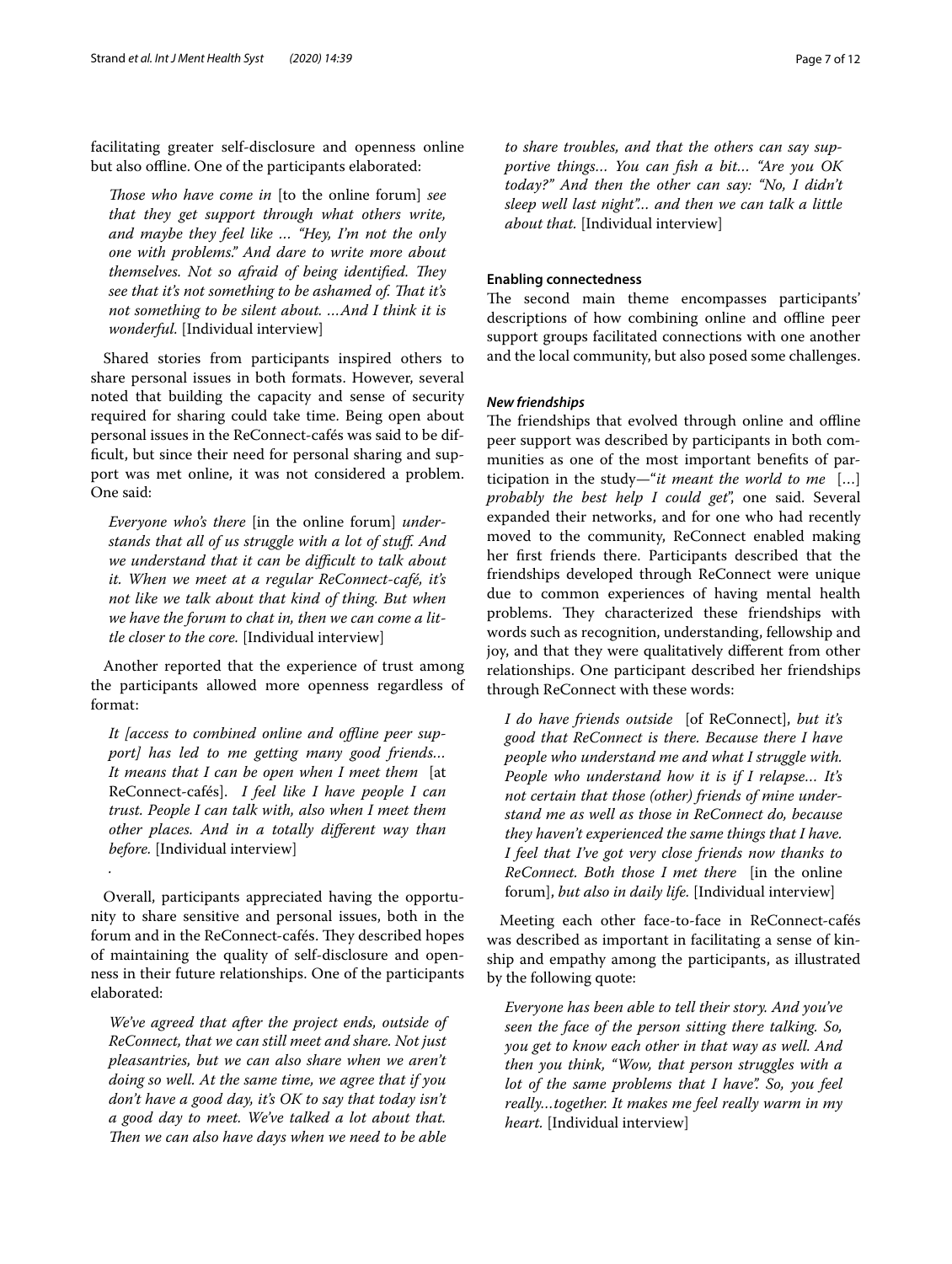The service user consultant in the study was described as essential for the participants' positive experiences of combining online forum and the ReConnect-cafés. In a conversation about how the ReConnect-cafés were experienced as safe and useful, one participant noted that online facilitation by the service user consultant played a positive role:

*The forum is what is important for me. Lillian* [the service user consultant] *gives us exercises, things we can refect over before* [meeting in] *the cafés. I don't think* [the cafés] *would be the same without the forum.* [Individual interview]

## *Engagement in the local community*

Participants described that the study contributed to increased engagement in the local community. In addition to study-initiated activities such as ReConnect-cafés, participants also initiated gatherings themselves, such as a spontaneously meeting for coffee, or more planned involvement together in activities organized in the local community. The online forum in ReConnect was used to exchange reminders and encourage participation in the various local activities. Some reported planning to volunteer to help refugees in the community, while one started organizing support for establishing a local service user organization so people with mental health problems can meet. The process of becoming more active together with people in the community was described by one of the participants as a process of "*getting out of hibernation*" and by another as "*things that contribute to happiness*".

While the face-to-face ReConnect cafés in the local community were described as supportive and caring, both practical and emotional barriers to participation were also reported. One described feeling insecure about participating at gatherings with people she did not know, while another pointed to practical obstacles for attending such as dependency on others for transport. Another described discomfort even though she had been to ReConnect-cafés before and that she knew other people that would be attending at local activities. One reluctant participant reported giving into peers' persistent solicitations about attending at a local arrangement:

*I've got such a nervous stomach that just going to the store, or flling the car with gas, I had to run to the WC probably 4*–*5 times before I got out the door.* [...]. *And I told you that I wasn't sure I'd get there because I dreaded it so much. Dreaded and dreaded and dreaded. But then you* [another participant] *sent the message yesterday, and then I thought, yeah, I'll just say yes*. [Focus group]

The persistent peer referred to in the above quote acknowledged that she herself might have strengths that could be important in helping others, something she had not considered before. Similarly, participants also reported meeting before ReConnect-cafés, to help each other build courage to attend at ReConnect-cafés. The blended online and offline peer support was referred to as vital in lowering the threshold for engaging in meaningful daily activities as described above (e.g. volunteering for refugees, meeting for coffee), and even the process of getting back to work. The mutual support and "cheering for each other" was described as invaluable. As one participant who succeeded in returning to part-time work explained:

*It's sort of been alpha and omega for me. Having that support at my back* [online and offline peer support], *that's what made it possible for me to get back into my life as well as I have now. It's been nothing but positive.* [Individual interview]

The face-to-face relationships that evolved during the course of the study were valued to the extent that many started working on ideas for projects that could help them stay in touch. One idea was to get together to run a property that someone had donated to the municipality for mental health purposes, as illustrated by one participant:

*We don't want to lose each other. So we've been discussing what we can do. We've got lots of ideas. Someone* [in community] *donated a piece of land with a pond for a park; it just has to be used for something to do with mental health. So those who struggle with their mental health can meet, be there, bring their families and that sort of thing.* [Individual interview]

This quote is also illustrative of many other similar expressions of reciprocal support, acknowledgement of ones strengths to others, and a collectiveness that together signaled a sense of empowerment.

#### **Discussion**

# **Principal fndings**

To our knowledge this is the frst study to systematically explore the benefts and challenges of combining online and offline peer support groups as an adjunct to ongoing mental health care for people with long-term mental health problems. Prevalent throughout the fndings were known features of online peer support such as recognition, acknowledgement and self-disclosure [\[40](#page-11-6)]. It appeared important that both formats were peer moderated and ofered outside the context of mental health services and its health providers [[33](#page-10-25), [66](#page-11-29)]. In addition, the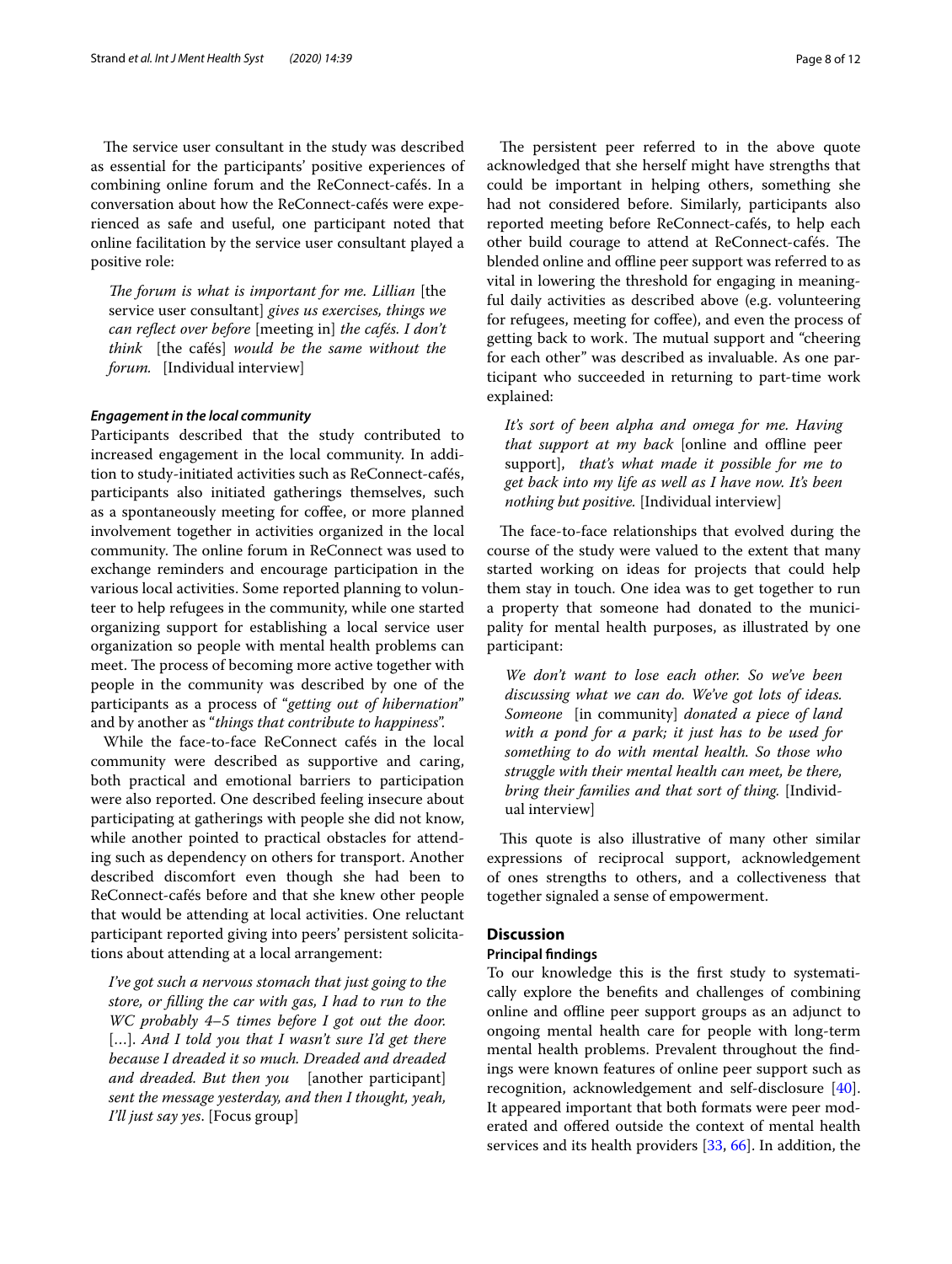analysis identifed a number of benefts and challenges of combined online and offline peer support. The participants' descriptions of their experiences touched on two main themes: (1) balancing anonymity and openness, and (2) enabling connectedness. Three of the four subthemes mainly describe benefts, while challenges were less clearly stated and cut across the subthemes. Identifed challenges were linked to transitioning between anonymity and being known in-person, how to protect confdentiality, and issues related to participation in ofine peer support groups in the local community.

The first theme, balancing anonymity and openness, indicates that the open and non-judgmental atmosphere found in anonymous peer support groups [[38,](#page-11-4) [39\]](#page-11-5) may be enhanced by combining online and offline peer support groups. This is illustrated by how self-disclosure and openness in one format could migrate and be reinforced toward greater openness about personal issues in the other format. The mutual self-disclosure in an anonymous and secure online environment appeared to reduce a sense of stigma and fostered the trust necessary to muster courage to self-disclose when also meeting face-toface. As others have found, some fnd it easier to express ones' 'true-self' online [[41\]](#page-11-7), and being accepted for who one is online can reduce fear of acceptance offline. Both group formats appeared to facilitate the sharing of personal stories that participants characterized as instilling hope and inspiration, refecting support for an essential dimension in personal recovery  $[10]$  $[10]$ . The combination of formats opened for more opportunities for discovering, for example, that helping another participant get to the ReConnect-café revealed one's own strengths which could in itself create hope and inspiration, also referred to as helper therapy [[18](#page-10-12)]. In sum, these experiences can be said to promote an identity as "normal", rather than as a "service user" or "patient", which many fnd pacifying and/or stigmatizing [\[10](#page-10-6)]. In addition, the service user consultant served as a role model for participants when moderating the peer support groups, while she identifed and praised respective peers' personal strengths. Discovering that one is not alone, or not so diferent from others, and that others value one's viewpoints is also inherent to peer support regardless of format.

The second theme, enabling connectedness, comprises of participants' descriptions of new friendships and engagement in the local community, refecting a vital dimension in recovery  $[10]$  $[10]$ . The analysis revealed a sense of belonging or connectedness among participants that could have been achieved through one of the formats alone, but that appeared strengthened or amplifed by combining them. The very nature of peer support groups, whether offered online or offline, fostered connectedness through the common frame of reference that members now shared. In line with recovery-oriented approaches [[67\]](#page-11-30), this common frame of reference was not a specifc diagnosis, or formal status as patient, but rather common life experiences related to striving towards fulflling lives regardless of what symptoms they may have. This second theme, enabling connectedness, suggests that combining online and offline peer support groups opened new paths towards friendships and engagement in the local community. While knowledge about how online peer support relationships migrate to in-person meetings is scarce [[46\]](#page-11-12), the combination of formats appeared to facilitate friendships and in-person engagement in the local community that were otherwise unlikely. Our fndings suggest that the risk of online formats undermining face-to-face relationships, particularly for those with social anxiety [[36\]](#page-11-2), might be counteracted by explicitly using the online format to facilitate in-person encounters. Connectedness through the combined formats was reportedly instrumental in regaining employment for one participant, suggesting at least a potential for the types of tangible improvements that others have found elusive [[46\]](#page-11-12) are possible. One study suggest that online peer support offers help for specific questions such as housing and employment  $[33]$ . The participants' reciprocal focus upon personal strengths and what they could do collectively, as well as their engagement in community activities or the job market appeared to be empowering and meaningful, both of which are predictors of recovery-oriented outcomes [\[68\]](#page-11-31).

The findings in this study also reflect challenges related to combining the peer support formats. Participants' commitments to preserving confdentiality, while at the same time weighing exposure of one's own identity online, was reported as challenging and, at least initially, a deterrent to self-disclosure. Online anonymity was also described as being less genuine and hence limiting a sense of connection and community. A recent study also reflects on similar dilemmas related to solely online support groups [\[33](#page-10-25)]. In this study anonymity is described as a "double-edged sword" (p. 7) in the sense that it allowed the users to let more out, but at the same time they had to be careful about who knows who you are in the ofine world. For those who value online formats because of their social anxiety, or concern with stigma, such considerations may well deter participation in the offline group [[36\]](#page-11-2). Participants who resolved these types of dilemmas did so diferently, but in ways that appeared to be in line with their own values and comfort zones. As others have found [\[69](#page-11-32)], participants appreciated having options (e.g. the choice of participating online, offline or in both group formats) that can be explored and tailored to their personal preferences.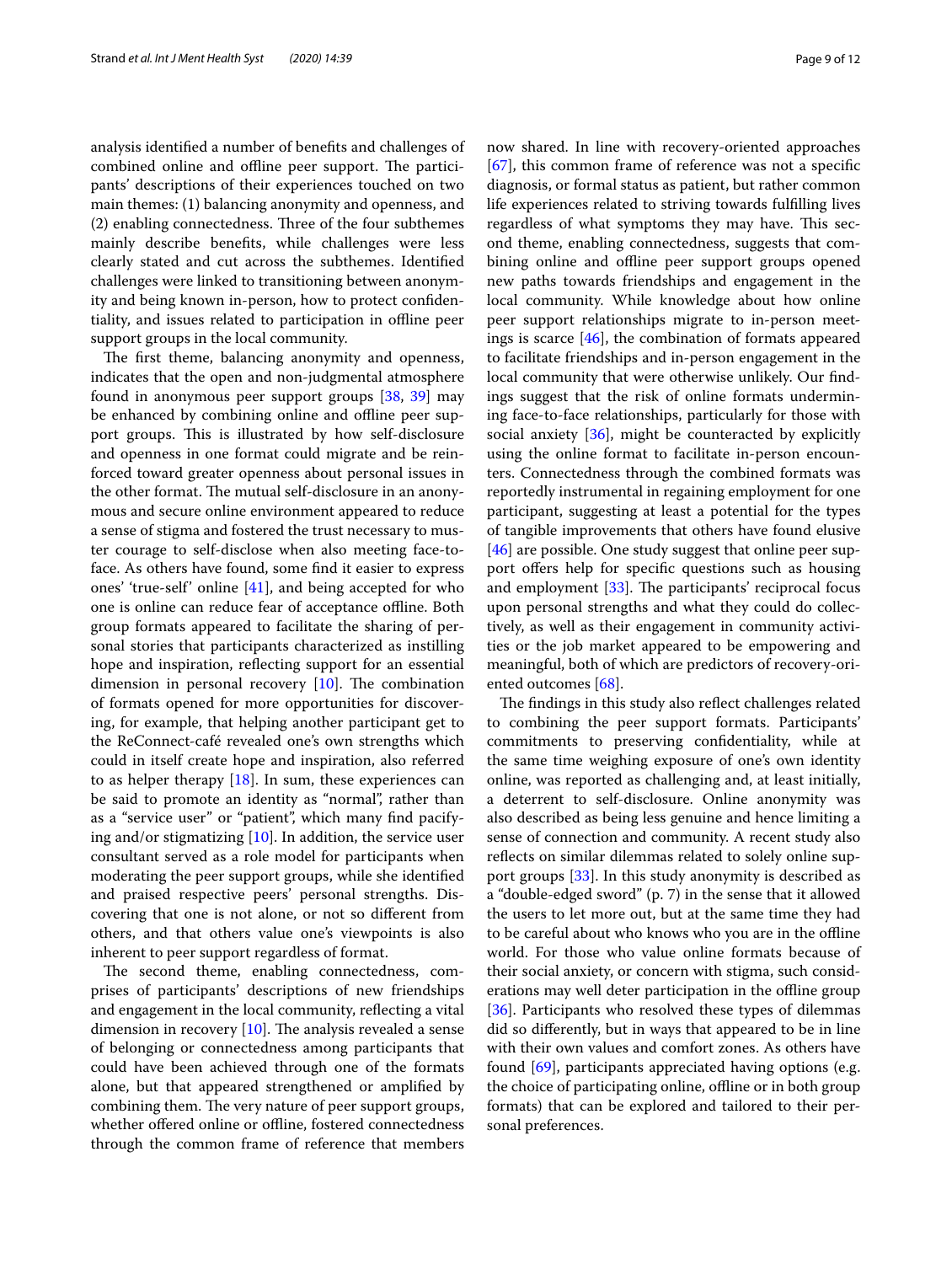#### **Limitations**

A major limitation to this study was our failure to recruit male participants, despite considerable eforts to do so. In the mixed methods study only two of 29 service users were men, none of whom volunteered for this study. Possible explanations include the fact that all of the research team members were women and that apparent gender diferences in e.g. online social activity [[70](#page-11-33)] may have been at play. This study analyzed participant experiences with peer support groups that were part of a larger, complex intervention that included multiple online resources as an adjunct to ongoing care. We do not know if these experiences would have been diferent if the two group formats had been offered without the broader intervention components. We did not explicitly explore how the diferent settings might have infuenced the fndings, which might have added value to the study. The methods used in this study do not allow for immediate generalization of the fndings, but the insights may have relevance to other contexts. The authors were involved in designing ReConnect as well as in generating data about its use. Eforts to reduce potential biases included inviting participants to give critical feedback both about the portal and our tentative data analyses, and by collecting the data over time. The inclusion criteria for the individual interviews (having logged on ReConnect>15 times) favors those who actively used ReConnect, thus excluding those who may have neglected to use ReConnect due to negative attitudes or experiences.

## **Implications for practice and future research**

The findings in this current study indicate that combined formats for peer support groups enabled options that can represent a valuable resource in recovery-oriented services. In eforts to leverage the respective strengths of peer support groups in combined online and offline formats, some issues are worth attention.

The service user consultant played a critical role in this study not only as a peer in line with international recommendations [[71](#page-11-34)] and research [\[37\]](#page-11-3), but also as moderator and facilitator for both formats. Although we did not study this role explicitly, some observations are worth considering for future research and practice. Having a well-versed basis in recovery-oriented principles helped guide the moderator in responding to participants in positive and ethically sound ways. The relational continuity of having the same moderator for both formats, appeared to foster a sense of familiarity and security among participants, as well as positive synergies between the formats, in ways that may have been less likely had the formats had separate moderators. This issue is worth more attention in future studies. Guidelines that help participants anticipate challenges, e.g. in transitioning between levels of anonymity and in safeguarding confdentiality, need to be developed to support both moderators and participants. Combining offline and online peer support groups in adjunction to ongoing mental health care moderated by a service user consultant versed in recovery might be particularly well suited for engaging service users in the implementation of recovery-oriented care [\[51\]](#page-11-15).

Although the forum functioned well in this study despite a small number of participants, a greater number of participants would be preferable in future practice and research. This may ensure a minimum level of activity necessary for maintaining interest in revisiting on a regular basis, as well as help ensure a breadth of experiences and perspectives. Also, a higher number of participants may protect the anonymity and confdentiality of individuals from the same community. Future research needs to address ways of facilitating the translation of social relationships in online and offline peer support formats into health-promoting relationships within local communities. Research into gender diferences in recruitment and participation in peer support groups for both formats is also needed. Reasons for non-use should also be addressed in future research.

# **Conclusion**

This study suggests that online and offline peer support groups as an adjunct to ongoing mental health care for people with long-term mental health problems are complementary and that combining the two formats can facilitate social relationships, promote friendship and community connectedness. These benefits appeared to stem from the service users' opportunity to choose between, or combine the two formats, according to their individual needs, values and comfort zones. The challenges identified were linked to transitions from anonymity to becoming identifed, protection of confidentiality, and participation in offline peer support groups in the local community. Moderation of peer support by a trained service user consultant is suggested essential in both formats. Combining online formats that ofer users round-the-clock access regardless of location, anonymity and a non-judgmental atmosphere, while at the same time fostering local, in-person community ties, appears to be a promising concept for facilitating recovery-oriented care and is worthy of continued research.

## **Supplementary information**

**Supplementary information** accompanies this paper at [https://doi.](https://doi.org/10.1186/s13033-020-00370-x) [org/10.1186/s13033-020-00370-x.](https://doi.org/10.1186/s13033-020-00370-x)

<span id="page-9-1"></span><span id="page-9-0"></span>**Additional fle 1.** Interview guide for focus groups. **Additional fle 2.** Interview guide for individual interviews.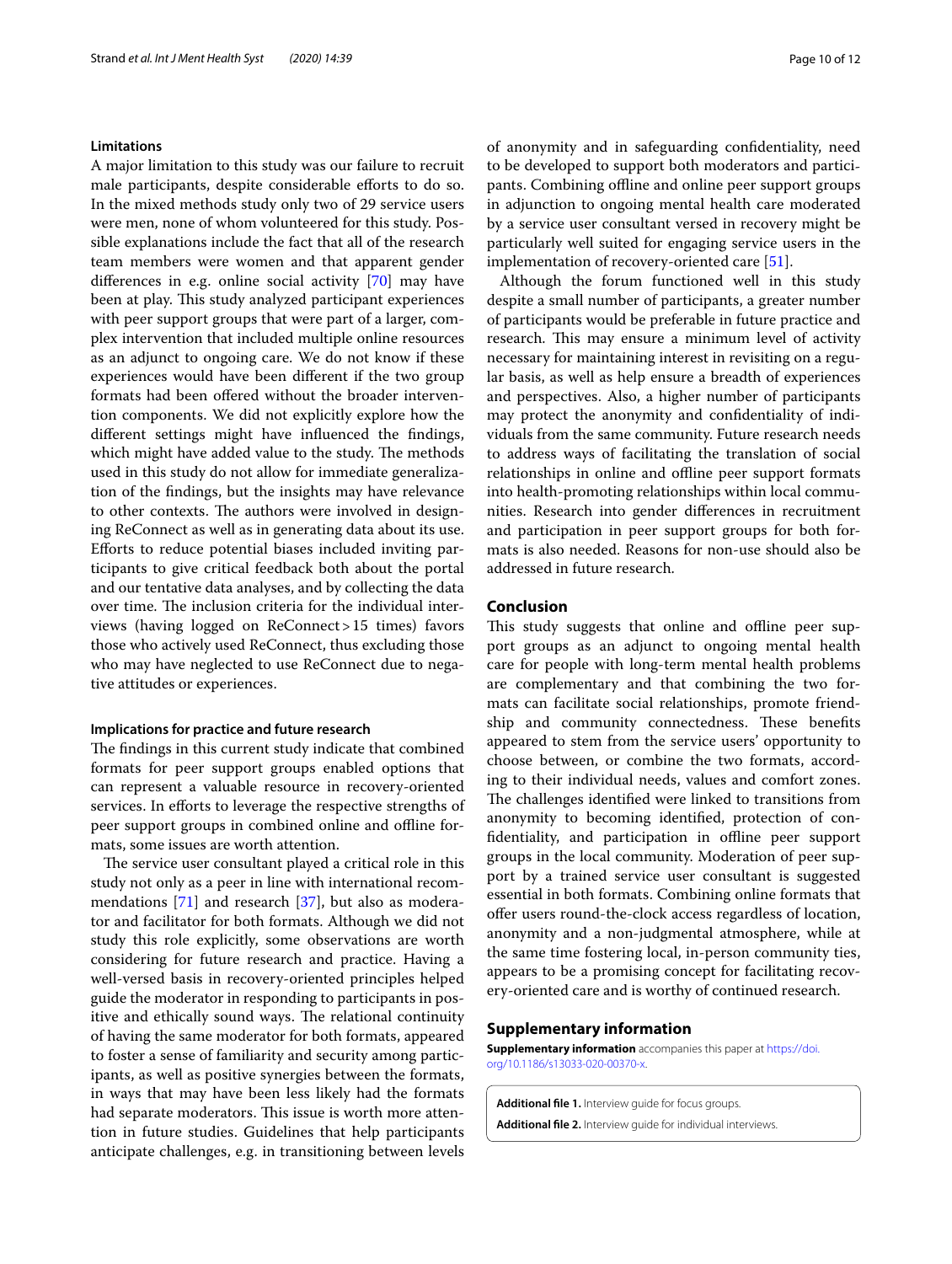#### **Acknowledgements**

The authors are immeasurably grateful to all community participants whose experiences and insights gave life to this work. We also thank Cornelia Ruland for her valuable advice and refection throughout the process.

#### **Authors' contributions**

All of the authors conceived the idea and design for this paper. MS generated all of the data except one individual interview. LSE participated in all of the focus groups and conducted one of the individual interviews. MS analyzed the data with contributions from DG and LSE. MS constructed the frst draft of the paper, while DG gave substantive contributions to the structure and arguments made within the paper. All authors read and approved the fnal manuscript.

#### **Funding**

This project was funded by the Norwegian Research Council, Grant # 213014.

#### **Availability of data and materials**

The datasets generated and analyzed during the current study are not publicly available due to considerations of confdentiality. Anonymized data (Norwegian only) are available from the corresponding author on reasonable request.

#### **Ethics approval and consent to participate**

The study was approved by the Regional Committees for Medical and Health Research Ethics in Norway and the Privacy Protection Committees at the participating sites. Informed consent was obtained from all individual participants included in the study.

#### **Consent for publication**

Not applicable.

#### **Competing interests**

The authors declare that they have no competing interests.

#### **Author details**

<sup>1</sup> Department of Digital Health Research, Division of Medicine, Oslo University Hospital, Oslo, Norway. <sup>2</sup> Department of Mental Health Research and Development, Division of Mental Health and Addiction, Vestre Viken Hospital Trust, Drammen, Norway. 3 Norwegian Center for eHealth Research, University Hospital of North-Norway, Tromsö, Norway.

#### Received: 11 February 2020 Accepted: 16 May 2020 Published online: 29 May 2020

#### **References**

- <span id="page-10-0"></span>Brown LD, Shepherd MD, Merkle EC, Wituk SA, Meissen G. Understanding how participation in a consumer-run organization relates to recovery. Am J Community Psychol. 2008;42(1–2):167–78.
- 2. Corrigan PW. Impact of consumer-operated services on empowerment and recovery of people with psychiatric disabilities. Psychiatr Serv. 2006;57(10):1493–6.
- 3. Daniels AS, Bergeson S, Fricks L, Ashenden P, Powell I. Pillars of peer support: advancing the role of peer support specialists in promoting recovery. J Ment Health Train Educ Pract. 2012;7(2):60–9.
- <span id="page-10-3"></span>4. Davidson L, Bellamy C, Guy K, Miller R. Peer support among persons with severe mental illnesses: a review of evidence and experience. World Psychiatry. 2012;11(2):123–8.
- 5. Mahlke CI, Krämer UM, Becker T, Bock T. Peer support in mental health services. Curr Opin Psychiatry. 2014;27(4):276–81.
- <span id="page-10-2"></span>6. Mead S, Hilton D, Curtis L. Peer support: a theoretical perspective. Psychiatr Rehabil J. 2001;25(2):134.
- <span id="page-10-1"></span>7. Smith-Merry J, Freeman R, Sturdy S. Implementing recovery: an analysis of the key technologies in Scotland. Int J Ment Health Syst. 2011;5(1):11.
- <span id="page-10-4"></span>8. Repper J, Carter T. A review of the literature on peer support in mental health services. J Ment Health. 2011;20(4):392–411.
- <span id="page-10-5"></span>9. Helgeson VS, Gottlieb BH. Support groups. Social support measurement and intervention: a guide for health and social scientists. 2000:221–45.
- <span id="page-10-6"></span>10. Leamy M, Bird V, Le Boutillier C, Williams J, Slade M. Conceptual framework for personal recovery in mental health: systematic review and narrative synthesis. Br J Psychiatry. 2011;199(6):445–52.
- <span id="page-10-7"></span>11. Price-Robertson R, Obradovic A, Morgan B. Relational recovery: beyond individualism in the recovery approach. Adv Ment Health. 2017;15(2):108–20.
- 12. Schön UK, Denhov A, Topor A. Social relationships as a decisive factor in recovering from severe mental illness. Int J Soc Psychiatry. 2009;55(4):336–47.
- <span id="page-10-8"></span>13. Topor A, Borg M, Di Girolamo S, Davidson L. Not just an individual journey: social aspects of recovery. Int J Soc Psychiatry. 2011;57(1):90–9.
- <span id="page-10-9"></span>14. Solomon P. Peer support/peer provided services underlying processes, benefts, and critical ingredients. Psychiatr Rehabil J. 2004;27(4):392.
- 15. Davidson L, Chinman M, Sells D, Rowe M. Peer support among adults with serious mental illness: a report from the feld. Schizophr Bull. 2006;32(3):443–50.
- <span id="page-10-10"></span>16. Lloyd-Evans B, Mayo-Wilson E, Harrison B, Istead H, Brown E, Pilling S, et al. A systematic review and meta-analysis of randomised controlled trials of peer support for people with severe mental illness. BMC Psychiatry. 2014;14:39.
- <span id="page-10-11"></span>17. Brown LD, Tang X, Hollman RL. The structure of social exchange in self-help support groups: development of a measure. Am J Community Psychol. 2014;53(1–2):83–95.
- <span id="page-10-12"></span>18. Pagano ME, Post SG, Johnson SM. Alcoholics anonymous-related helping and the helper therapy principle. Alcohol Treat Q. 2011;29(1):23–34.
- <span id="page-10-13"></span>19. Chinman M, George P, Dougherty RH, Daniels AS, Ghose SS, Swift A, et al. Peer support services for individuals with serious mental illnesses: assessing the evidence. Psychiatr Serv. 2014;65(4):429–41.
- <span id="page-10-14"></span>20. Fuhr DC, Salisbury TT, De Silva MJ, Atif N, van Ginneken N, Rahman A, et al. Efectiveness of peer-delivered interventions for severe mental illness and depression on clinical and psychosocial outcomes: a systematic review and meta-analysis. Soc Psychiatry Psychiatr Epidemiol. 2014;49(11):1691–702.
- <span id="page-10-15"></span>21. Walker G, Bryant W. Peer support in adult mental health services: a metasynthesis of qualitative fndings. Psychiatr Rehabil J. 2013;36(1):28–34.
- <span id="page-10-16"></span>22. Ilioudi S, Lazakidou AA, Glezakos N, Tsironi M. Health-related virtual communities and social networking services. Virtual communities, social networks and collaboration. Berlin: Springer; 2012. p. 1–13.
- <span id="page-10-17"></span>23. Wright KB. Communication in health-related online social support groups/communities: a review of research on predictors of participation, applications of social support theory, and health outcomes. Rev Commun Res. 2016;4:65–87.
- <span id="page-10-18"></span>24. Barak A, Grohol JM. Current and future trends in internet-supported mental health interventions. J Technol Hum Serv. 2011;29(3):155–96.
- <span id="page-10-19"></span>25. Grifths KM, Reynolds J, Vassallo S. An online, moderated peer-to-peer support bulletin board for depression: user-perceived advantages and disadvantages. JMIR Ment Health. 2015;2(2):e14.
- 26. Grifths KM, Carron-Arthur B, Reynolds J, Bennett K, Bennett A. User characteristics and usage of an open access moderated internet support group for depression and other mental disorders: a prospective study. Internet Interv. 2017;7:9–15.
- <span id="page-10-20"></span>27. Ali K, Farrer L, Gulliver A, Griffiths KM. Online peer-to-peer support for young people with mental health problems: a systematic review. JMIR Ment Health. 2015;2(2):e19.
- <span id="page-10-21"></span>28. Preece J. Sociability and usability in online communities: determining and measuring success. Behav Inf Technol. 2001;20(5):347–56.
- <span id="page-10-22"></span>29. Berger M, Wagner TH, Baker LC. Internet use and stigmatized illness. Soc Sci Med. 2005;61(8):1821–7.
- <span id="page-10-23"></span>30. Cline RJ, Haynes KM. Consumer health information seeking on the Internet: the state of the art. Health Educ Res. 2001;16(6):671–92.
- <span id="page-10-24"></span>31. Highton-Williamson E, Priebe S, Giacco D. Online social networking in people with psychosis: a systematic review. Int J Soc Psychiatry. 2015;61(1):92–101.
- <span id="page-10-26"></span>32. Naslund JA, Aschbrenner KA, Bartels SJ. How people with serious mental illness use smartphones, mobile apps, and social media. Psychiatr Rehabil J. 2016;39(4):364–7.
- <span id="page-10-25"></span>33. Smith-Merry J, Goggin G, Campbell A, McKenzie K, Ridout B, Baylosis C. Social connection and online engagement: insights from interviews with users of a mental health online forum. JMIR Ment Health. 2019;6(3):e11084.